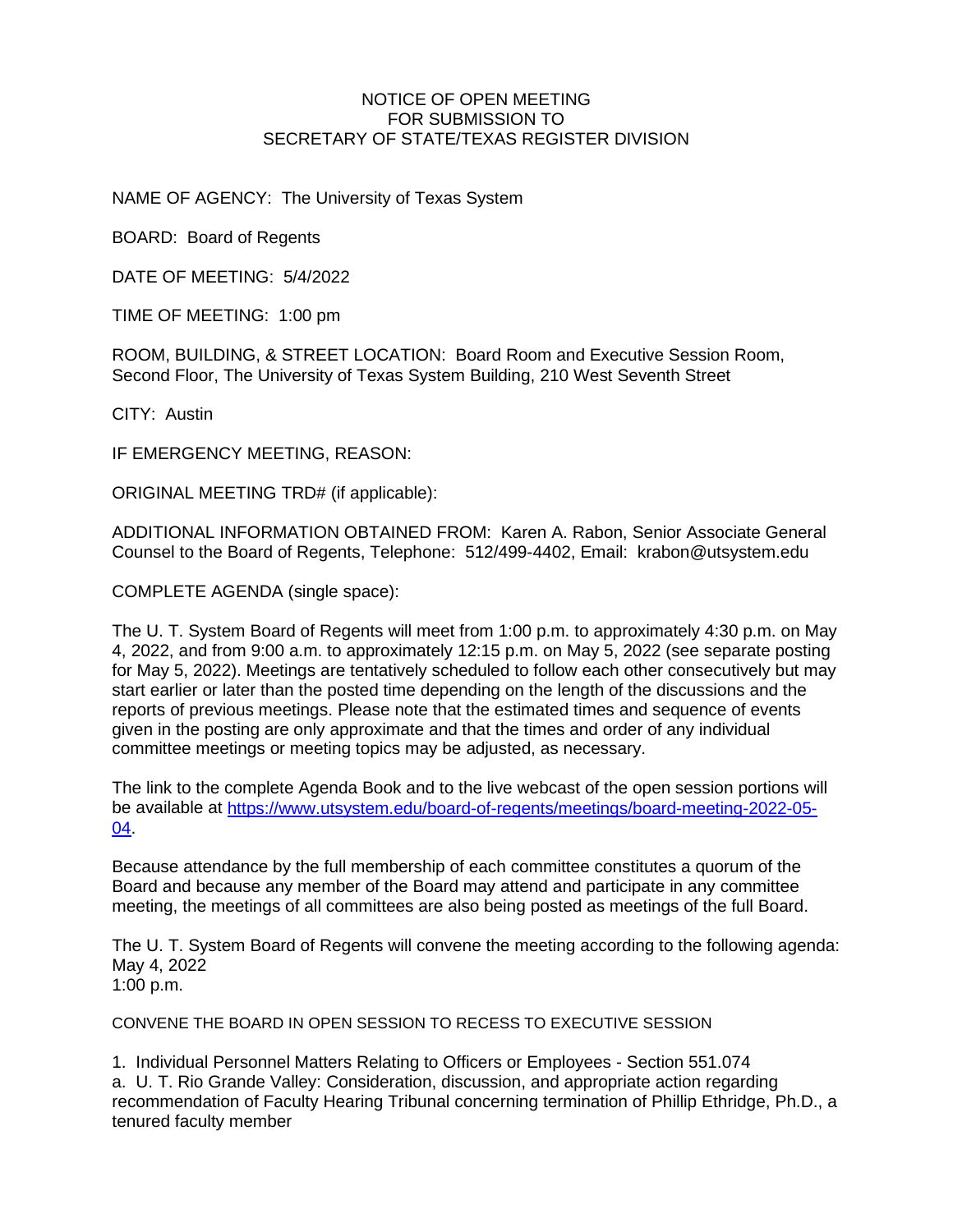RECONVENE THE BOARD IN OPEN SESSION FOR POSSIBLE ACTION ON EXECUTIVE SESSION ITEM, TO CONSIDER AGENDA ITEM, AND TO CONVENE COMMITTEE **MEETINGS** 

1. U. T. System: Annual Meeting with Officers of the U. T. System Employee Advisory Council

COMMITTEE MEETINGS

AUDIT, COMPLIANCE, AND RISK MANAGEMENT COMMITTEE

1. U. T. System Board of Regents: Discussion and appropriate action regarding Consent Agenda items, if any, assigned for Committee consideration

2. U. T. System: Discussion and Appropriate Action regarding institutional Audit Committee chair changes; Report on the State Auditor's Office Statewide Single Audit Report for FY 2021 and Systemwide internal audit administrative items, including Required Communications and Annual Audit Plan Status

3. U. T. System Board of Regents: Approval to hire auditor to provide financial auditing services for Fiscal Year 2022

4. U. T. System: Discussion and appropriate action regarding transfer of \$22,000,000 to rebate to institutions surplus premium contributions paid in Phase V and Phase VI of the Rolling Owner Controlled Insurance Program (ROCIP)

FINANCE AND PLANNING COMMITTEE

1. U. T. System Board of Regents: Discussion and appropriate action regarding Consent Agenda items, if any, assigned for Committee consideration

2. U. T. System: Financial Status Presentation and Monthly Financial Report

3. U. T. System Board of Regents: Approval of annual distributions from the Permanent University Fund, the Permanent Health Fund, the Long Term Fund, and the Intermediate Term Fund

4. U. T. System Board of Regents: University Lands Update

ACADEMIC AFFAIRS COMMITTEE

1. U. T. System Board of Regents: Discussion and appropriate action regarding Consent Agenda items, if any, assigned for Committee consideration

2. U. T. El Paso: Discussion and appropriate action regarding proposed changes to admission criteria for the Master of Business Administration degree program

3. U. T. Tyler: Approval to establish a Bachelor of Science in Computer Engineering degree program

4. U. T. Arlington: Appointment of Dr. James D. Spaniolo as President Emeritus

HEALTH AFFAIRS COMMITTEE

1. U. T. System Board of Regents: Discussion and appropriate action regarding Consent Agenda items, if any, assigned for Committee consideration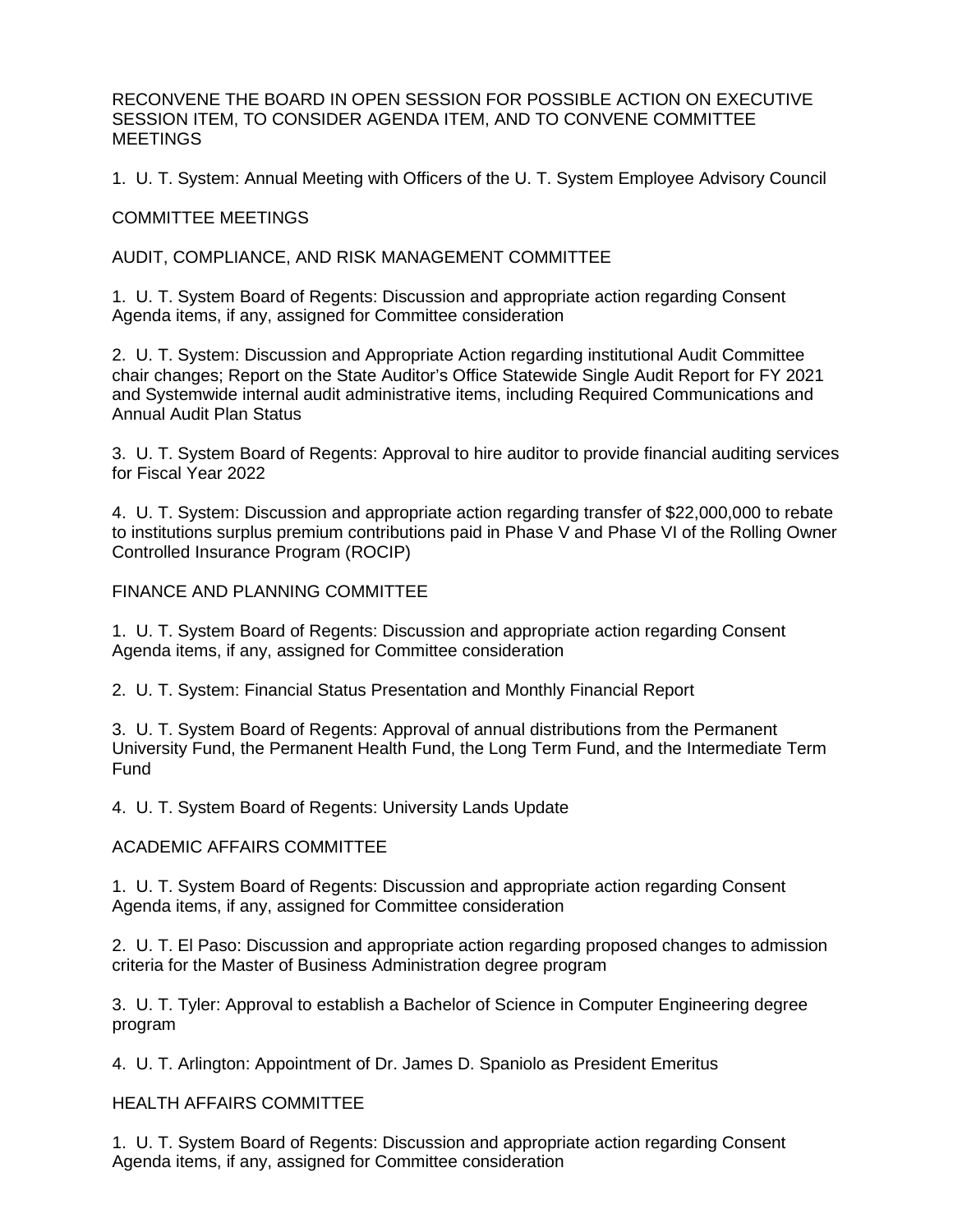2. U. T. Health Science Center - San Antonio: Approval to establish a Doctor of Nursing Practice in Nurse Anesthesia degree program

3. U. T. Southwestern Medical Center: Report on the Long Range Financial Plan for The University of Texas Southwestern Medical Center

FACILITIES PLANNING AND CONSTRUCTION COMMITTEE

1. U. T. System Board of Regents: Discussion and appropriate action regarding Consent Agenda items, if any, assigned for Committee consideration

2. U. T. M. D. Anderson Cancer Center: 2/3 Ambulatory Clinical Building TMC - Definition Phase Request

3. U. T. M. D. Anderson Cancer Center: Bed Tower Mobilization Amendment of the current Capital Improvement Program to include project; approval of total project cost; and appropriation of funds

4. U. T. M. D. Anderson Cancer Center: Renovate T. Boone Pickens Academic Tower - Floors 20 and 21 - Amendment of the current Capital Improvement Program to include project; approval of total project cost; and appropriation of funds

5. U. T. M. D. Anderson Cancer Center: Finish Out Mid Campus Building 1 - Floors 23 and 24 - Amendment of the current Capital Improvement Program to include project; approval of total project cost; and appropriation of funds

6. U. T. M. D. Anderson Cancer Center: Champions Forest Facility - Amendment of the current Capital Improvement Program to include project; approval of total project cost; and appropriation of funds

7. U. T. M. D. Anderson Cancer Center: Replace UPS Systems CPB Data Center - Amendment of the current Capital Improvement Program to include project; approval of total project cost; and appropriation of funds

8. U. T. Southwestern Medical Center: Demolition of Paul M. Bass Administrative Complex - Amendment of the current Capital Improvement Program to include project; approval of total project cost; and appropriation of funds

9. U. T. Medical Branch - Galveston: Texas Department of Criminal Justice Infirmary - Amendment of the current Capital Improvement Program to include project; approval of total project cost; and appropriation of funds

10. U. T. Health Science Center - San Antonio: Brain Health Building, Home of the Biggs Institute for Alzheimer's and Neurodegenerative Diseases - Parking Garage - Amendment of the current Capital Improvement Program to include project

11. U. T. Austin: Marine Science Institute Rebuild - Amendment of the current Capital Improvement Program to increase total project cost; approval to revise funding sources; and appropriation of funds

Meeting Accessibility: Meetings of the U. T. System Board of Regents are open to the public except for any posted executive session held in compliance with the Texas Open Meetings Act. Persons interested in attending committee and/or Board meetings or viewing the webcast online and desiring communication or other special accommodations should contact the Board Office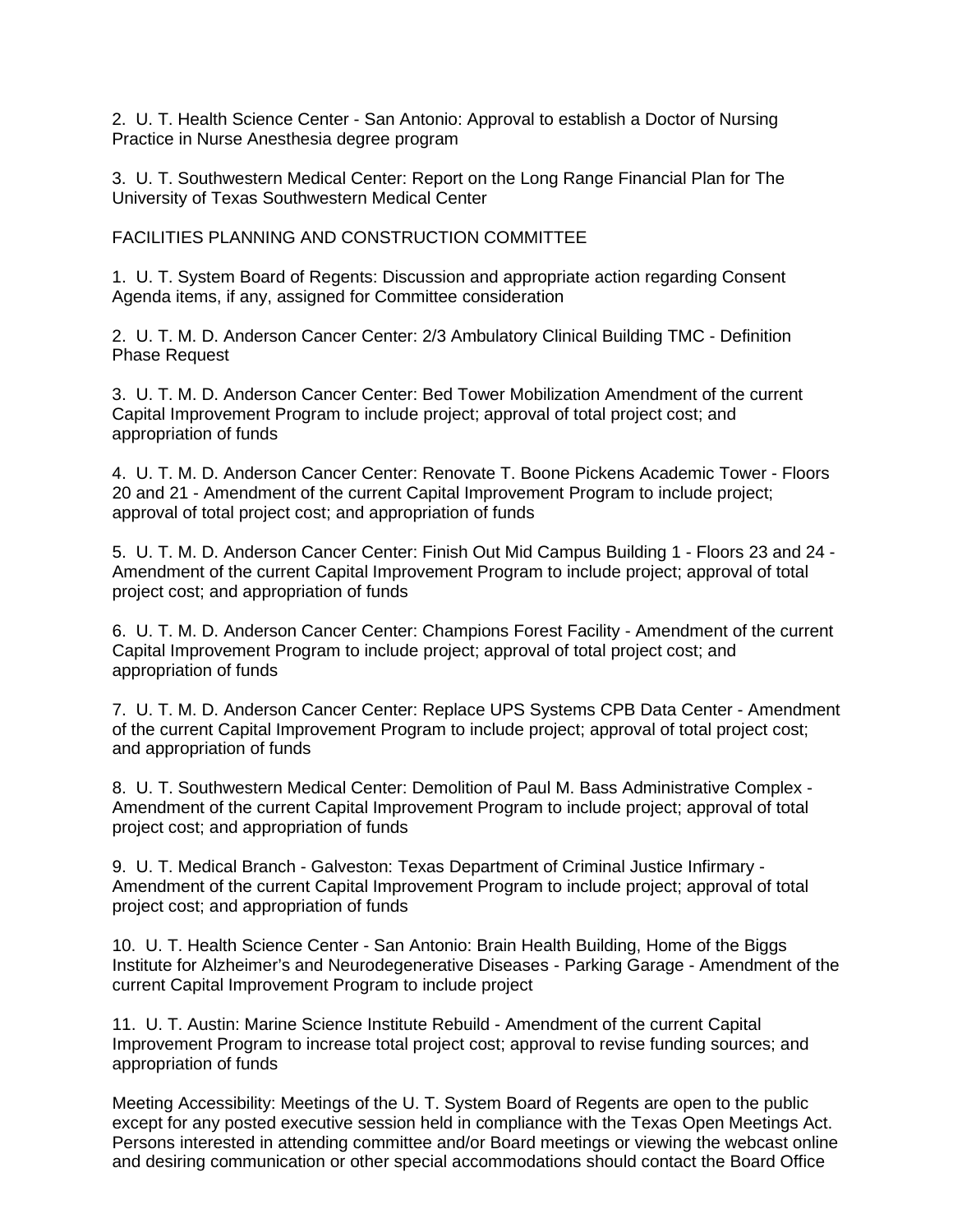at least two working days prior to the meeting. The Board Office is open Monday through Friday from 8:00 a.m. to 5:00 p.m., excluding holidays, and contact information follows: phone (512) 499-4402; fax (512) 499-4425; email [bor@utsystem.edu;](mailto:bor@utsystem.edu) 210 West Seventh Street, Austin, Texas 78701, or RELAY Texas (TTY: 7-1-1).

CERTIFICATION: I certify that I have reviewed this document and that it conforms to all applicable Texas Register filing requirements.

Karen A. Rabon Senior Associate General Counsel to the Board of Regents The University of Texas System 512/499-4402

\_\_\_\_\_\_\_\_\_\_\_\_\_\_\_\_\_\_\_\_\_\_\_\_\_\_\_\_\_\_\_\_

April 29, 2022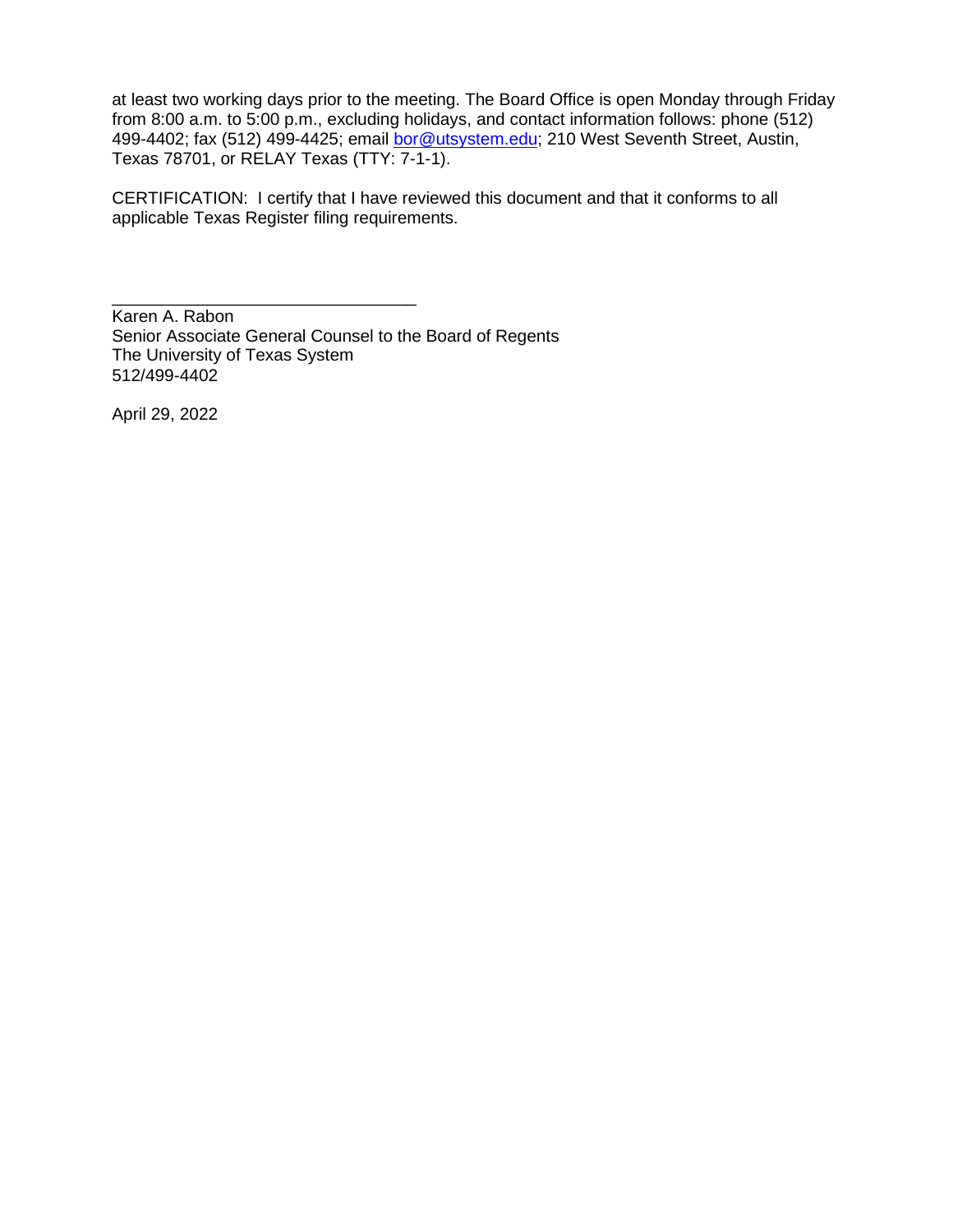## NOTICE OF OPEN MEETING FOR SUBMISSION TO SECRETARY OF STATE/TEXAS REGISTER DIVISION

NAME OF AGENCY: The University of Texas System

BOARD: Board of Regents

DATE OF MEETING: 5/5/2022

TIME OF MEETING: 9:00 am

ROOM, BUILDING, & STREET LOCATION: Board Room and Executive Session Room, Second Floor, The University of Texas System Building, 210 West Seventh Street

CITY: Austin

IF EMERGENCY MEETING, REASON:

ORIGINAL MEETING TRD# (if applicable):

ADDITIONAL INFORMATION OBTAINED FROM: Karen A. Rabon, Senior Associate General Counsel to the Board of Regents, Telephone: 512/499-4402, Email: krabon@utsystem.edu

COMPLETE AGENDA (single space):

The U. T. System Board of Regents will meet from 1:00 p.m. to approximately 4:30 p.m. on May 4, 2022, and from 9:00 a.m. to approximately 12:15 p.m. on May 5, 2022 (see separate posting for May 4, 2022). Meetings are tentatively scheduled to follow each other consecutively but may start earlier or later than the posted time depending on the length of the discussions and the reports of previous meetings. Please note that the estimated times and sequence of events given in the posting are only approximate and that the times and order of any individual committee meetings or meeting topics may be adjusted, as necessary.

The link to the complete Agenda Book and to the live webcast of the open session portions will be available at [https://www.utsystem.edu/board-of-regents/meetings/board-meeting-2022-05-](https://www.utsystem.edu/board-of-regents/meetings/board-meeting-2022-05-04) [04.](https://www.utsystem.edu/board-of-regents/meetings/board-meeting-2022-05-04)

The U. T. System Board of Regents will convene according to the following agenda: May 5, 2022 9:00 a.m.

CONVENE THE BOARD IN OPEN SESSION TO CONSIDER AGENDA ITEMS

STANDING COMMITTEE RECOMMENDATIONS AND REPORTS TO THE BOARD

1. U. T. System Board of Regents: Approval of Consent Agenda and consideration of any item referred to the full Board

1. Minutes - U. T. System Board of Regents: Approval of Minutes of the regular meeting held February 23-24, 2022; and the special called meeting held March 21, 2022 2. Report - U. T. System Academic Institutions: Fiscal Year 2021 Post-Tenure Review

3. Employment Agreement - U. T. Arlington: Approval of terms of Employment Agreement with Jennifer Cowley, Ph.D., as President of The University of Texas at Arlington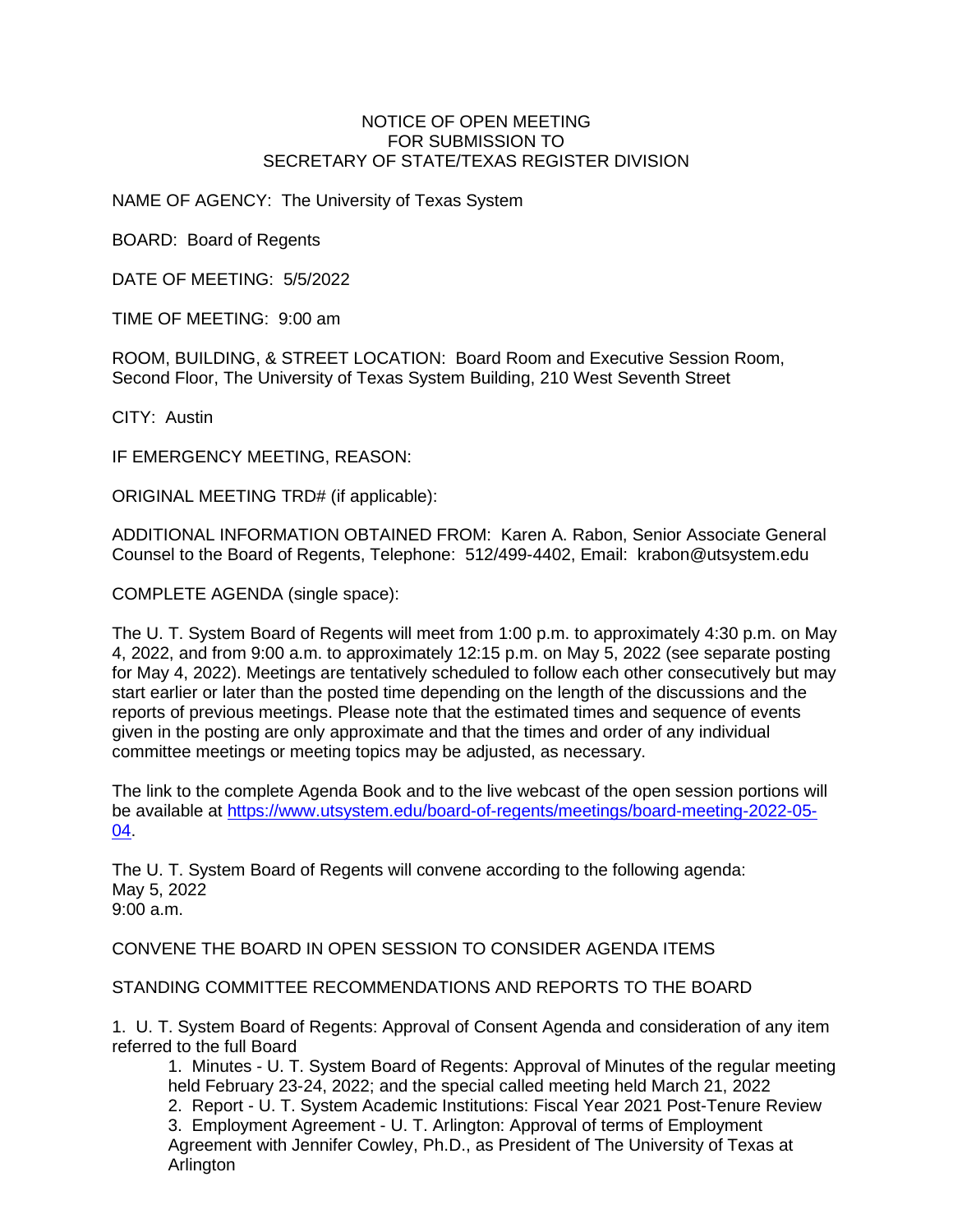4. Employment Agreement - U. T. Arlington: Approval of amendment to terms of Employment Agreement for current Head Women's Basketball Coach Shereka Wright 5. Contract (funds coming in and going out) - U. T. Austin: Amendment to Academic and Educational Experience Director Services Agreement between Ascension Seton, the University of Texas at Austin on behalf of the Dell Medical School, and ESP Payroll Services, P.A.

6. Contract (funds going out) - U. T. Austin: Kellermeyer Bergensons Custodial Services, LLC, to provide custodial services

7. Contract (funds going out) - U. T. Austin: Phoenix 1 Construction and Restoration Ltd., to provide construction services at Battle Hall and the West Mall Building 8. Foreign Contract (funds going out) - U. T. Austin: Agreement for loan of art with the Asociación Museo de Arte de Lima and with the Peru Ministry of Culture

9. Request for Budget Change - U. T. Austin: Tenure Appointments -- amendment to the 2021-2022 budget

10. Employment Agreement - U. T. Austin: Approval of amendment to terms of Employment Agreement for current Assistant Football Coach Jeff Banks 11. Employment Agreement - U. T. Austin: Approval of amendment to terms of Employment Agreement for current Assistant Football Coach Bo Davis 12. Employment Agreement - U. T. Austin: Approval of amendment to terms of Employment Agreement for current Assistant Football Coach Blake Gideon 13. Employment Agreement - U. T. Austin: Approval of amendment to terms of Employment Agreement for current Assistant Football Coach Terry Joseph 14. Employment Agreement - U. T. Austin: Approval of amendment to terms of Employment Agreement for current Assistant Football Alan Jacob (A.J.) Milwee 15. Employment Agreement - U. T. Austin: Approval of amendment to terms of Employment Agreement for current Director of Football Performance Torre Becton 16. Employment Agreement - U. T. Austin: Approval of amendment to terms of Employment Agreement for current Co-Defensive Coordinator/Inside Linebackers Football Coach Jeff Choate

17. Sale of Surplus Property - U. T. Austin: Authorization to sell Orbitrap Exploris 120 Basic Spectrometer and Merkur Countkit NA-Type K

18. Employment Agreement - U. T. El Paso: Approval of terms of new Employment Agreement for current Head Football Coach Dana Dimel

19. Employment Agreement - U. T. El Paso: Approval of terms of new Employment Agreement for Head Women's Volleyball Coach Benjamin K. Wallis as Head Women's Volleyball and Beach Volleyball Coach

20. License - U. T. El Paso: Authorization to enter into a license with Crown Castle Fiber LLC, a New York limited liability company, to manage the third-party placement, construction, maintenance, and operation of telecommunications fiber, conduit, cellular, distributed antenna, and small cell antenna systems to provide wireless communications on the main campus

21. Contract (funds coming in) - U. T. Permian Basin: Contract for operation of Science, Technology, Engineering, and Math (STEM) Academy with Ector County Independent School District

22. Contract (funds going out) - U. T. Permian Basin: ASM Global to provide management services for operations of Wagner Noel Performing Arts Center 23. Contract (funds coming in) - U. T. Permian Basin: Agreement with Peak Sports MGMT for athletic sponsorship, advertising sales, and ticket sales

24. Contract (funds coming in) - U. T. Rio Grande Valley: Agreement with Pepsi Co Bottling Group LLC to provide exclusive beverage vending and pouring rights 25. Lease - U. T. Rio Grande Valley: Authorization to ground lease approximately 0.22 acres of land and make improvements on property located at 2701 South Ware Road, McAllen, Hidalgo County, Texas, also known as Champion Lakes Golf Course,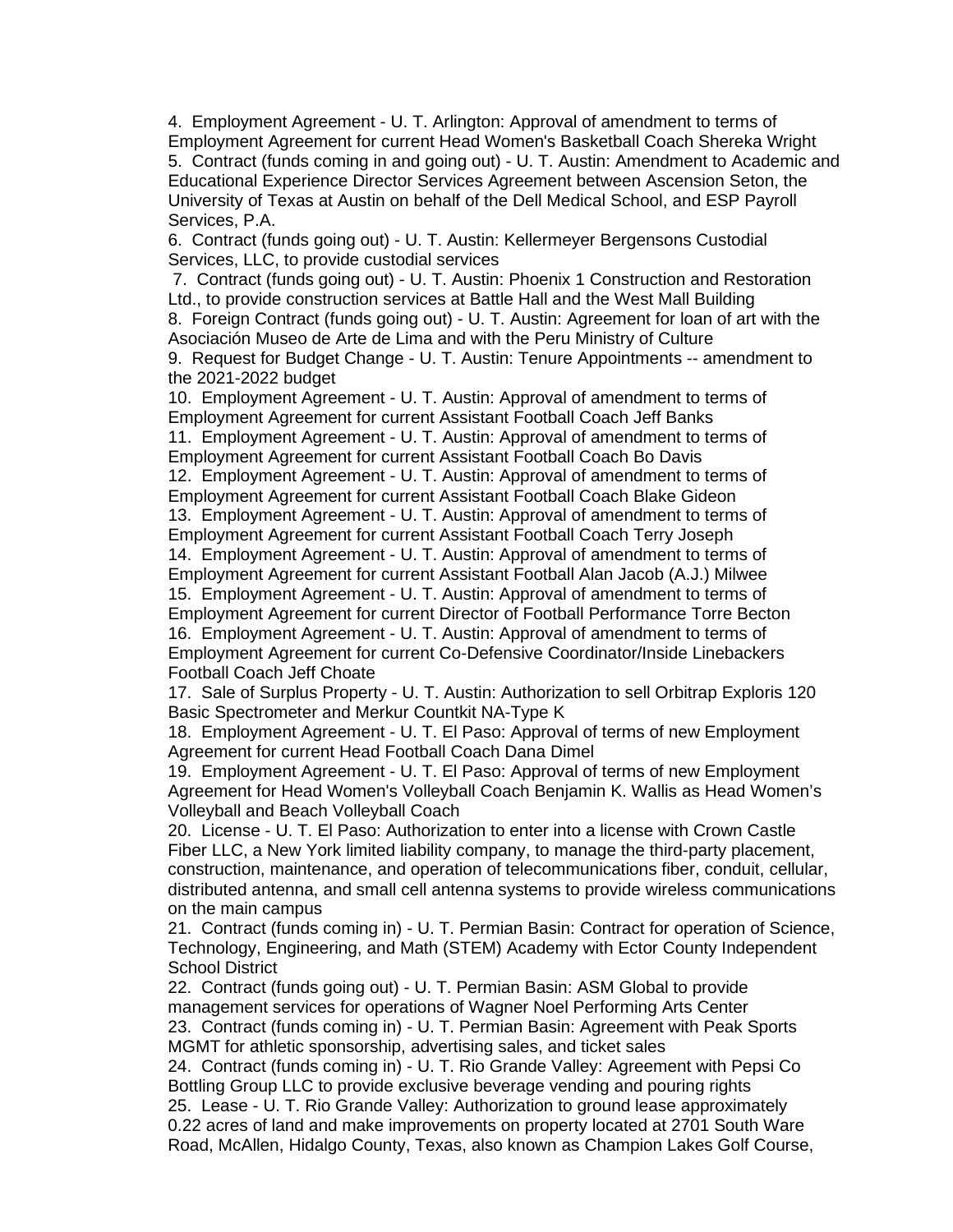from the City of McAllen, Texas, for mission-related uses, including athletic programming; and finding of a public purpose

26. Purchase - U. T. Rio Grande Valley: Authorization to purchase approximately 6.96 acres of mostly vacant land, comprised of three parcels to include a parcel at the 400 Block of North Sixth Avenue, a portion of the 400 Block of North Seventh Avenue, and a parcel consisting of four contiguous residential lots with a street address of 598 West Lovett Street, Edinburg, Hidalgo County, Texas, from the Edinburg Consolidated Independent School District, for future campus expansion; and possible exchange of a vacant tract of land located between North Sixth Avenue, West Kuhn Street, West Peter Street, and the Union Pacific Railroad

27. Request for Budget Change - U. T. San Antonio: Transfer \$2,585,400 from Auxiliary Funds to Plant Funds for renovations to Chisolm Hall Dormitory (RBC No. 11734) - amendment to the 2021-2022 budget

28. Request for Budget Change - U. T. San Antonio: Transfer \$9,900,000 from Auxiliary Funds to Plant Funds for classroom improvement project; funded by HEERF Lost Revenue funding received (RBC No. 11735) -- amendment to the 2021-2022 budget 29. Request for Budget Change - U. T. San Antonio: New Hire with Tenure - amendment to the 2021-2022 budget

30. Lease - U. T. San Antonio: Authorization to lease approximately 14,440 square feet of space in Building 940, 638 Davy Crockett Road, San Antonio, Bexar County, Texas, from the Port Authority of San Antonio, for mission use, including research and education in support of cybersecure manufacturing and automation

31. Logo - U. T. Tyler: Proposed updated branding mark (logo) for athletic and student events

32. Report - U. T. System Health Institutions: Fiscal Year 2021 Post-Tenure Review 33. Contract (funds coming in) - U. T. Southwestern Medical Center: Academic Affiliation Agreement with Texas Health Resources

34. Lease - U. T. Medical Branch - Galveston: Authorization to extend the lease of approximately 11,418 square feet of space located at 3737-3743 Red Bluff Drive, Harris County, Pasadena, Texas, from TriCal Commercial Investments, LLC, for medical office use

35. Lease - U. T. Health Science Center - Houston: Authorization to lease approximately 73,250 square feet of space at 1836 San Jacinto Street, Austin, Travis County, Texas, from the Employee Retirement System of Texas, for mission uses 36. Contract (funds coming in) - U. T. Health Science Center - San Antonio: To provide comprehensive professional medical services, administrative support, and nonemergency, and emergency coverage services for Bexar County Hospital District, dba University Health System

37. Contract (funds coming in) - U. T. Health Science Center - San Antonio: Standard hospital operational agreement utilized to continue to incentivize improved quality metrics regarding the performance of comprehensive professional medical services for Bexar County Hospital District, dba University Health System

38. Contract (funds coming in) - U. T. Health Science Center - San Antonio: To provide comprehensive physician administrative support services for Bexar County Hospital District, dba University Health System

39. Contract (funds coming in) - U. T. Health Science Center - San Antonio: To provide comprehensive administrative support services for Bexar County Hospital District, dba University Health System

40. Contract (funds coming in) - U. T. Health Science Center - San Antonio: To provide comprehensive medical care of newborns that require hospitalization at University Hospital, dba Bexar County Hospital District

41. Request for Budget Change - U. T. Health Science Center - San Antonio: New Hires with Tenure -- amendment to the 2021-2022 budget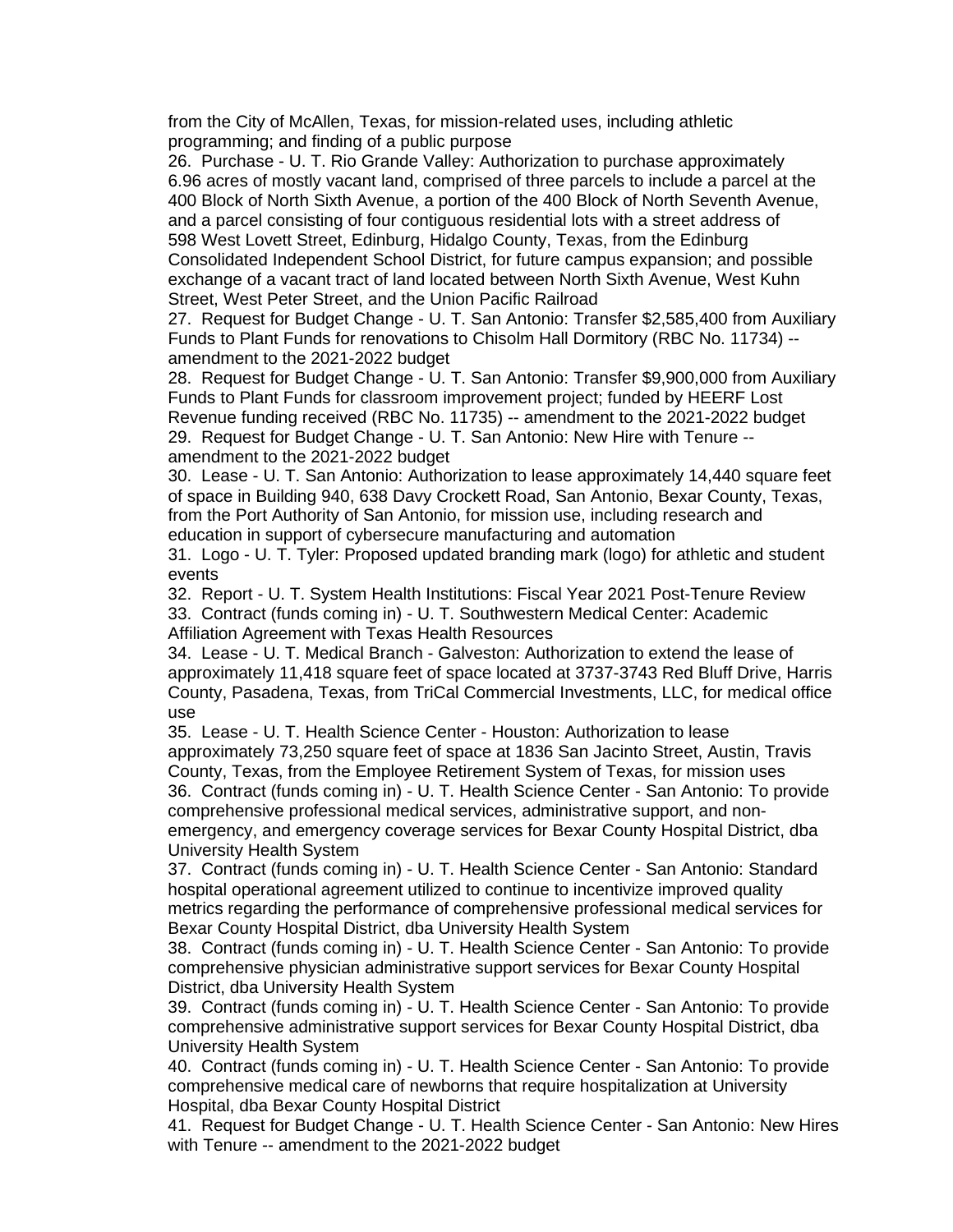42. Contract (funds going out) - U. T. M. D. Anderson Cancer Center: Aramark Healthcare Support Services, LLC, to deliver retail food and nutrition operational base management services

43. Contract (funds going out) - U. T. M. D. Anderson Cancer Center: Amendment to Agreement with Protiviti, Inc., to provide accounting and financial reporting personnel 44. Request for Budget Change - U. T. M. D. Anderson Cancer Center: New Hires with Tenure -- amendment to the 2021-2022 budget

2. U. T. System Board of Regents: Discussion and appropriate action regarding proposed revision to Regents' Rules and Regulations, Rule 40311 (Graduate Education), Sections 2, 3, and 4 regarding graduate program requirements and policies

3. U. T. System Board of Regents: Discussion and appropriate action regarding University Lands Advisory Board (ULAB) including potential Board appointment

4. U. T. System: Update on the U. T. System Historically Underutilized Business (HUB) program

5. U. T. Austin: Approval of authorization for an additional investment of \$45 million for participation in the Giant Magellan Telescope project

6. U. T. System: Annual Meeting with Officers of the U. T. System Student Advisory Council

7. U. T. System Board of Regents: Presentation of Certificate of Appreciation to Student Regent Thuy Dan "Mimi" Nguyen

RECESS TO EXECUTIVE SESSION PURSUANT TO TEXAS GOVERNMENT CODE, CHAPTER 551

1. Individual Personnel Matters Relating to Officers or Employees - Section 551.074 a. U. T. System: Discussion and appropriate action regarding individual personnel matters relating to appointment, employment, evaluation, compensation, assignment, and duties of presidents (academic and health institutions including interim presidents); U. T. System Administration officers (Executive Vice Chancellors and Vice Chancellors); other officers reporting directly to the Board (Chancellor, General Counsel to the Board, and Chief Audit Executive); Board members; and U. T. System and institutional employees b. U. T. Southwestern Medical Center: Discussion and appropriate action regarding proposed compensation for Ryan Davies, M.D., Director, Pediatric Cardiac Transplantation, Director, Pediatric Mechanical Circulatory Support, and Associate Professor, Department of Cardiovascular and Thoracic Surgery (Regents' Rules and Regulations, Rule 20204, regarding compensation for highly compensated employees)

c. U. T. Southwestern Medical Center: Discussion with president regarding assignment and duties, including individual responsibilities regarding the institution's pediatric clinical enterprise d. U. T. Rio Grande Valley: Discussion with president regarding his duties and responsibilities associated with the possible expansion of U. T. Rio Grande Valley's Collegiate High School program to include a project with the Edinburg Consolidated Independent School District and a project with the McAllen Independent School District

2. Negotiated Contracts for Prospective Gifts or Donations - Section 551.073 a. U. T. System Academic Institutions: Discussion and appropriate action regarding proposed negotiated gifts, including potential naming features